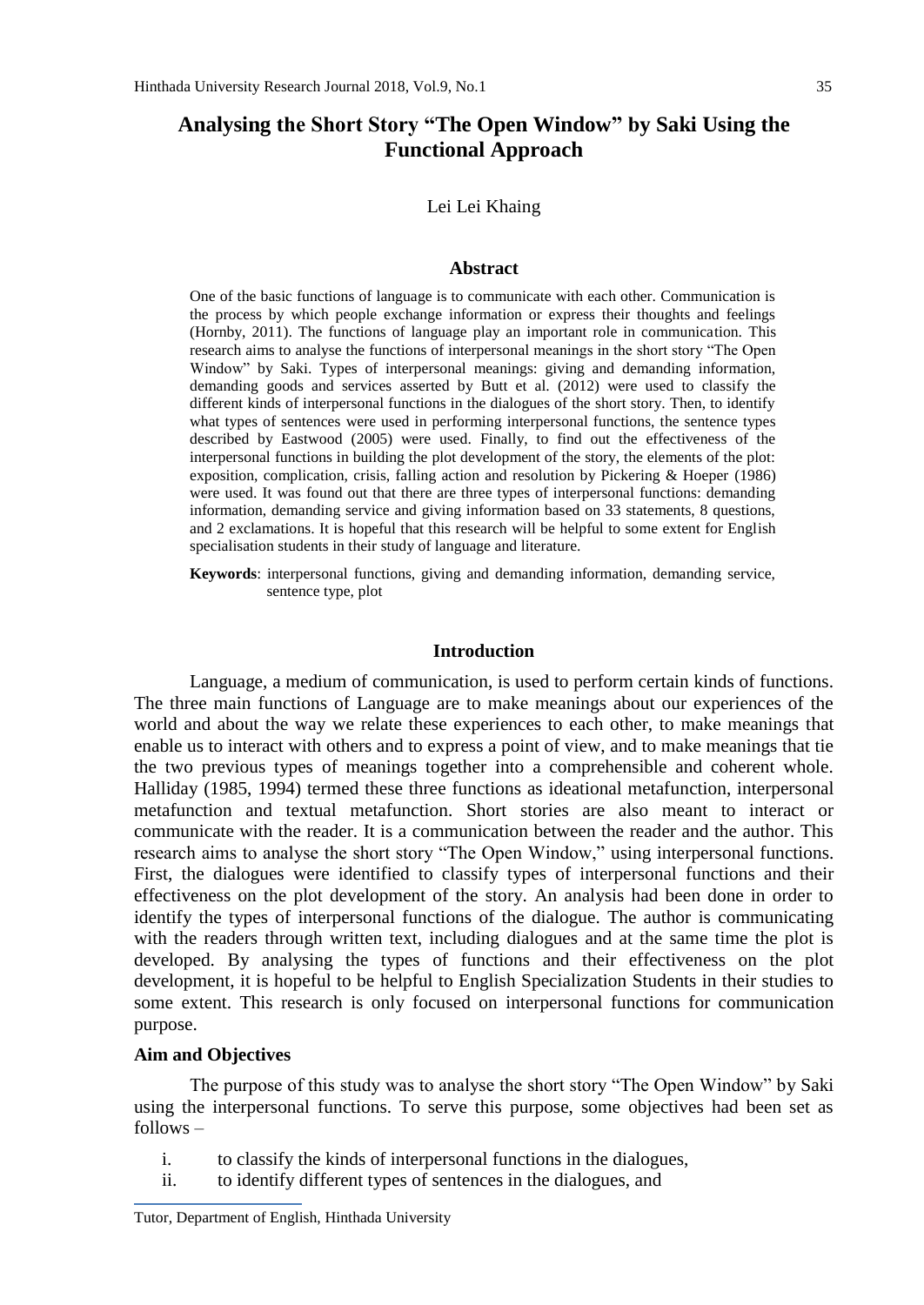iii. to find out the effectiveness of the interpersonal functions in building the plot of the short story.

#### **Literature Review**

#### **Systemic Functional Grammar (SFG)**

According to Butt et al. (2012), systemic functional grammar includes analysing language according to their class, using box diagrams as in traditional grammar. However, meaning and choice are the main concerns in systemic functional grammar. Systemic functional grammar is

"An approach that concentrates on meaning and choice and requires a big picture of grammar and of language. One of the 'big-picture' truths about language is that any language is a huge system with a great number of choices available to its users, depending on the meaning the speaker or writer wishes to make." (Butt *et al.,* 2012)

Butt *et al.,* (2012) stated that "Language is a system like a railway journey, and all the choices in the system are meaningful. If we understand the choices speakers and writers make, we can follow their meanings from the starting point to their destination. Hence, this grammar which traces the choices made from system is called systemic."

"Another of the big-picture truths about language is that speakers and writers use their choices to make meanings; that is, we, as speakers and writers, use language to simultaneously do three different things for us:

- we use it to express and connect ideas
- we use it to interact with others
- we manipulate it to organize our ideas and interactions in texts so that they are coherent and take into account the needs of our readers or those to whom we speak."

Halliday (1985) termed these three functions as metafunctions: ideational functional including experiential metafunction and logical function, interpersonal function and textual function. Butt *et al.,* (2012) expressed the functions and their meanings in their book "Using Functional Grammar: An explorer's guide (2012)" as follows.

### **How speakers represent the world: exploring experiential meanings**

The experiential function is one part of the ideational metafunction. Language has an experiential function, so it has experiential meanings. Experiential function is used to encode our experience of the world; that is, we use it to convey a picture of reality.

#### **How speakers interact with language: exploring interpersonal meanings**

Language has an interpersonal function, so it has interpersonal meanings. Language is used to encode our interaction. Interpersonal meanings covers two main areas: one concerns the type of interaction taking place and the kind of commodity being exchanged, and the other concerns the way speakers take a position in their messages.

One of the most basic interactive distinctions concerns the kind of commodity being exchanged; that is, the difference between using language to exchange information and using it to exchange goods and services. A second distinction concerns the type of interaction taking place; that is, the difference between demanding and giving. In other words, we can demand information or we can give it, and we can demand goods and services or give them.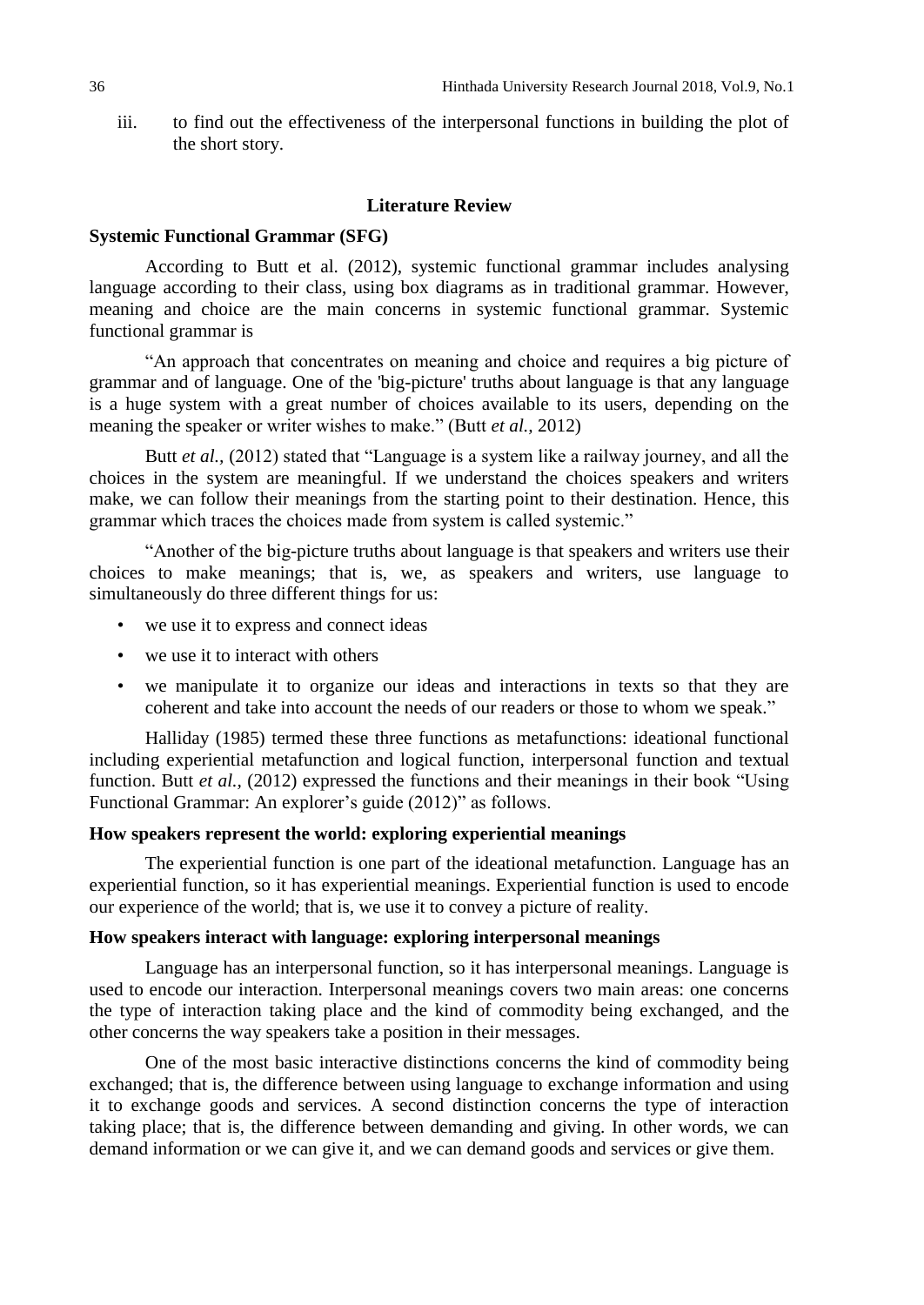# **i. Giving and demanding information**

Giving and demanding information are speech functions at the semantic level of language.

How many miles to Babylon? (demanding information)

Three score miles and ten. (giving information)

# **ii. Demanding goods and services**

In contrast to the exchange of information, the exchange of goods and services involves using language to get things done, either by offering to do them ourselves or ordering someone else to do them.

From Circular Quay, follow the waterfront for a short distance... (demanding service)

# **How speakers organise their message: exploring textual meanings**

Language has a textual function: so it has textual meanings. We use it to organise our experiential and interpersonal meanings into a linear and coherent whole.

# **Sentence Types**

According to Eastwood (2005), there are four sentence types. They are statement, question, imperative and exclamation. Among them, statement, question and imperative can be negative.

Statements are mainly used to give information. Besides the main use, many different uses of statements can be found. For example,

There will be tutorial next week. (giving information)

I want to know your address. (asking for information)

I want you to reply the email. (giving orders)

To ask for information, questions are used. However, questions can be used in other ways. For example,

What is your name? (asking for information)

Can I help you? (offering to help)

Shall we take the bus? (A suggestion)

Imperatives are used to order or request. Other uses of imperatives can be seen in the following example sentences.

Have a nice weekend. (Good wish)

Mind you don't fall. (Warning and reminder)

Go straight on and turn left. (Instruction and direction)

Any phrases or sentences spoken with emphasis and feeling can be referred to as exclamations. They express a feeling. In writing, an exclamation mark (!) is used. For example,

Oh, my God!

Stop!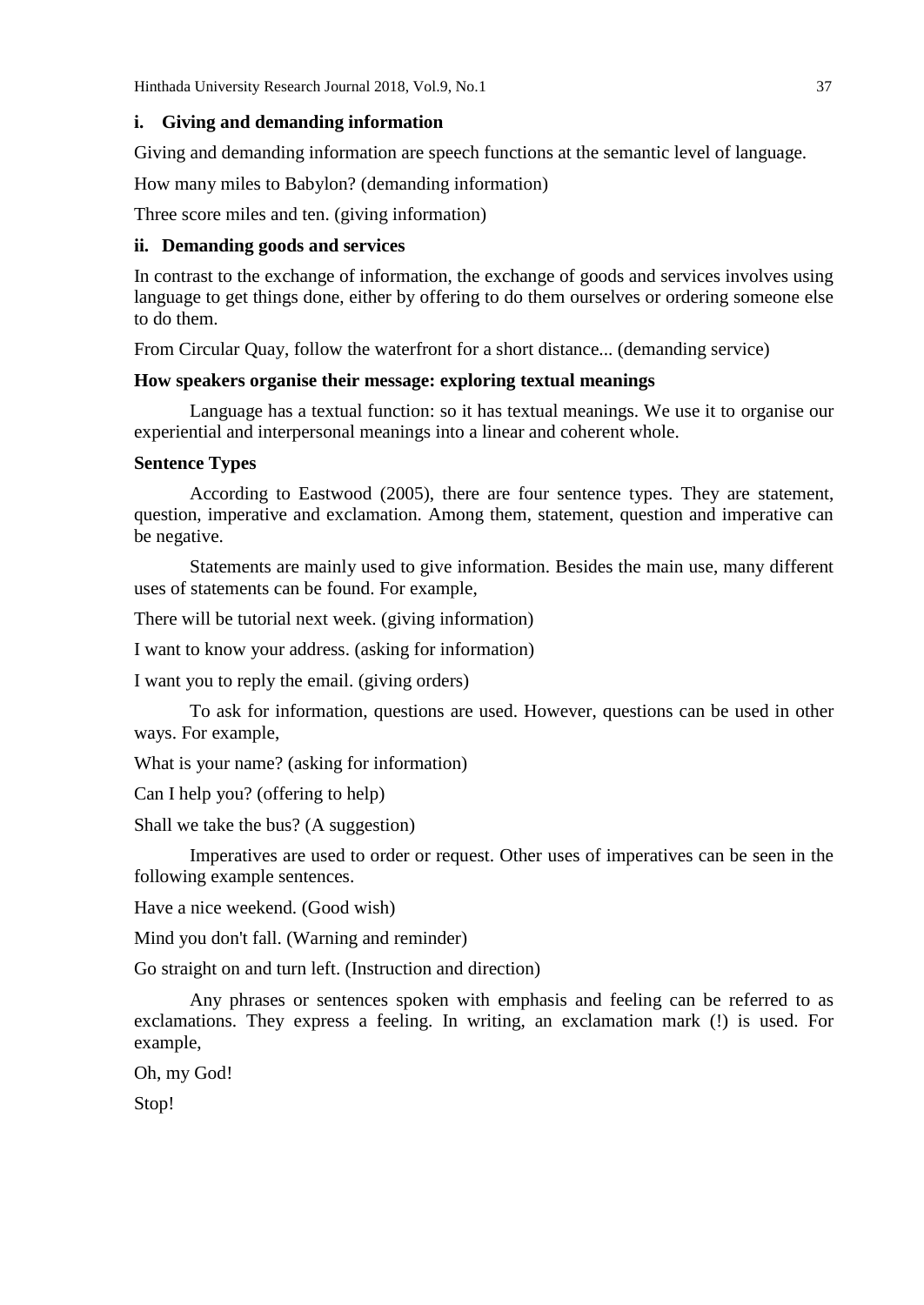### **The Elements of the Plot**

According to (Pickering & Hoeper, 1986), there are five elements of plot. They are exposition, complication, crisis, falling action and resolution.

**Exposition**: The exposition is the beginning section in which the author provides the necessary background information, sets the scene, establishes situation, and dates the action. It may also introduce the characters and the conflict, or the potential for conflict. The exposition may be accomplished in a single sentence or paragraph, or, in the case of some novels, occupy and entire chapter or more some plots require more exposition than others. A historical novel set in a foreign country several centuries ago obviously needs to provide the reader with more background information than a novel with a contemporary setting.

**Complication:** The complication, which is sometimes referred to as the rising action, breaks the existing equilibrium and introduces the characters and the underlying or inciting conflict (if they have not already been introduced by the exposition). The conflict is then developed gradually and intensified. The crisis is when the plot reaches its turning point.

**Crisis:** The crisis (also referred to as the climax) is that moment at which the plot reaches its point of greatest emotional intensity; it is the turning point of the plot, directly precipitating its resolution.

**Falling Action**: Once the crisis, or turning point, has been reached, the tension subsides and the plot moves toward its appointed conclusion.

**Resolution**: The final section of the plot is its resolution; it records the outcome of the conflict and establishes some new equilibrium or stability (however tentative and momentary). The resolution is also referred to as the conclusion or the denouement, the latter a French word meaning "unknotting" or "untying".

# **Summary of the Short Story "The Open Window"**

The short story "The Open Window" was written by Saki. The story is about a man named Mr Nuttel's visit to Mrs Sappleton's house which is situated in rural area. Mr.Framton Nuttel who is suffering from mental illness, visits the Sappletons with letters of introduction from his sister. He is entertained by Vera, a fifteen year old young lady before Mrs Sappleton comes down. Then, Vera learns that Mr Nuttel doesn't know much about her aunt. Thus, she makes up a story based on the open window in the living room. According to the story by Vera, Mrs Sappleton's husband and her two younger brothers were engulfed in the bog three years ago. They used to go shooting together with their little brown spaniel. They used to come back from the open French window, her husband with his white waterproof coat over his arm and Ronnie, her youngest brother, singing 'Bertie, why do you bound?' The French window in their living room is kept open in the hope of her lost or dead husband and brothers' come back from their snipe shooting. When Mrs Sappleton finally appears, she explains why the window is open, apparently confirming Vera's story. Then, the people in Vera's story came home through the open window. Mr Nuttel thought that he saw ghosts and fled away. Vera made up another story about Mr Nuttel. Mr Nuttel had a horror of dogs as he was once hunted by a pack of pariah dogs. Romance at short notice was Vera's specialty.

# **Research Methodology**

The dialogues from the short story "The Open Window" by Saki were first collected and classified using the interpersonal functions: giving and demanding information, demanding goods and services. Then the different types of sentences were identified. Finally,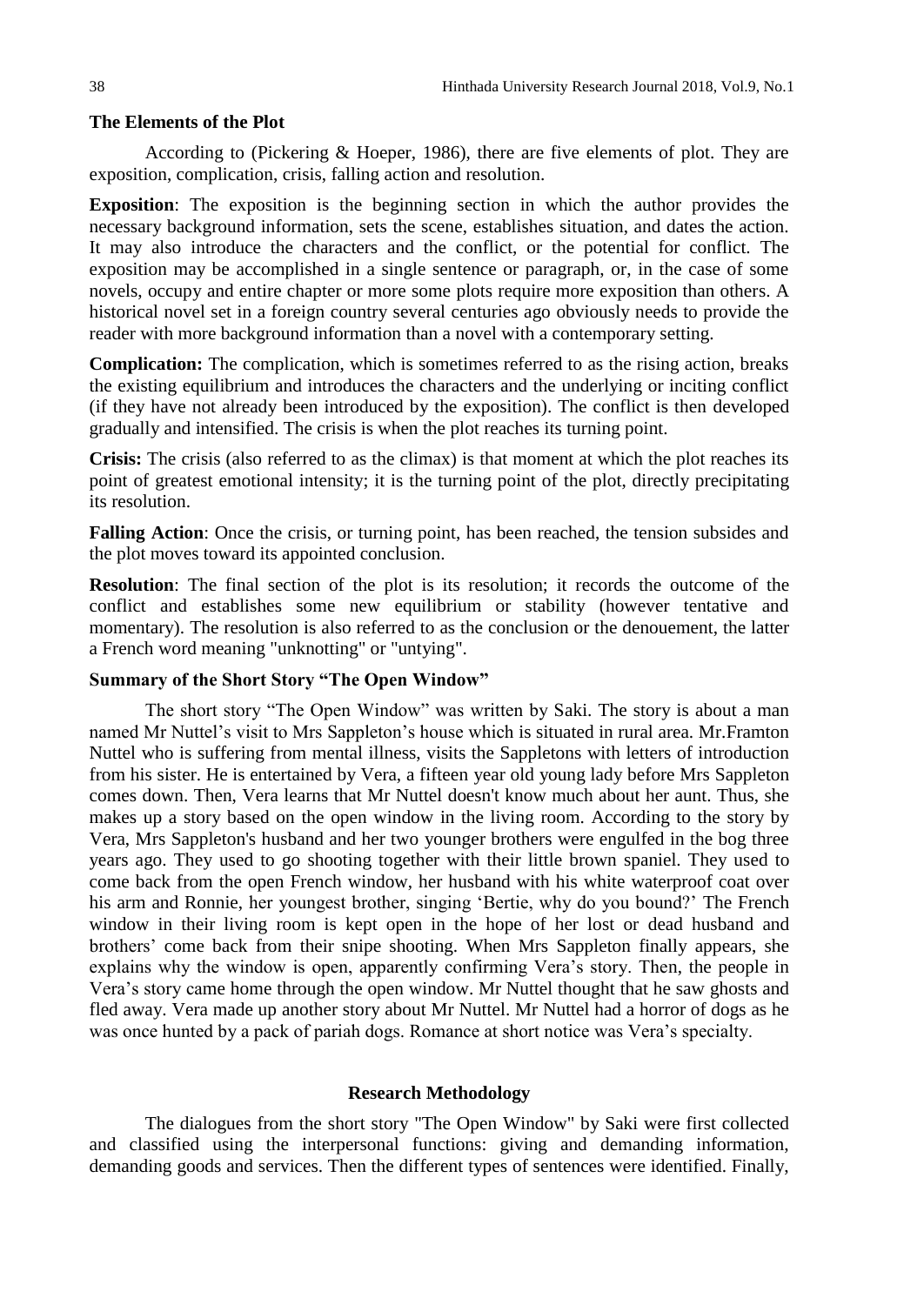the elements of the plot were used to find out the effectiveness of interpersonal functions in the dialogue in portraying the plot of the story.

### **Data Analysis and Data Interpretation**

Table (1) presents the total number of dialogues found in the exposition of the plot and their functions. In the exposition of the story, nine dialogues were found. Three kinds of interpersonal functions: giving information, demanding service, and demanding information could be seen in the dialogues. To give information and to demand service, statements were used. Questions were used to demand information.

| No.            | <b>Plot</b> | <b>Text</b>                                                                                                                                                           | <b>Interpersonal</b><br>functions | <b>Sentence Types</b> |
|----------------|-------------|-----------------------------------------------------------------------------------------------------------------------------------------------------------------------|-----------------------------------|-----------------------|
|                |             | "My aunt will be down presently, Mr Nuttel,"                                                                                                                          | giving information                | statement             |
| $\overline{2}$ |             | "in the meantime you must try and put up with me."                                                                                                                    | demanding service                 | statement             |
| 3              |             | "I know how it will be."                                                                                                                                              | giving information                | statement             |
| 4              |             | "you will bury yourself down there and not speak to a<br>living soul, and your nerves will be worse than ever from<br>moping."                                        | giving information                | statement             |
| 5              |             | "I shall just give you letters of introduction to all the<br>people I know there."                                                                                    | giving information                | statement             |
| 6              | Exposition  | "Some of them, as far as I can remember, were quite<br>nice."                                                                                                         | giving information                | statement             |
| 7              |             | "Do you know many of the people round here?"                                                                                                                          | demanding<br>information          | question              |
| 8              |             | "Hardly a soul, my sister was staying here, at the rectory,<br>you know, some four years ago, and she gave me letters of<br>introduction to some of the people here." | giving information                | statement             |
| Q.             |             | "Then you know practically nothing about my aunt?"                                                                                                                    | demanding<br>information          | question              |

Table (1) The total number of the interpersonal functions and the sentence types of the dialogues found in exposition of the story.

Table (2) presents the total number of the interpersonal functions and the sentence types of the dialogues found in complication of the story. In the complication, twenty four dialogues were found. The interpersonal functions found in the complication were giving information and demanding information. Statements were used to give information and questions were used to demand information.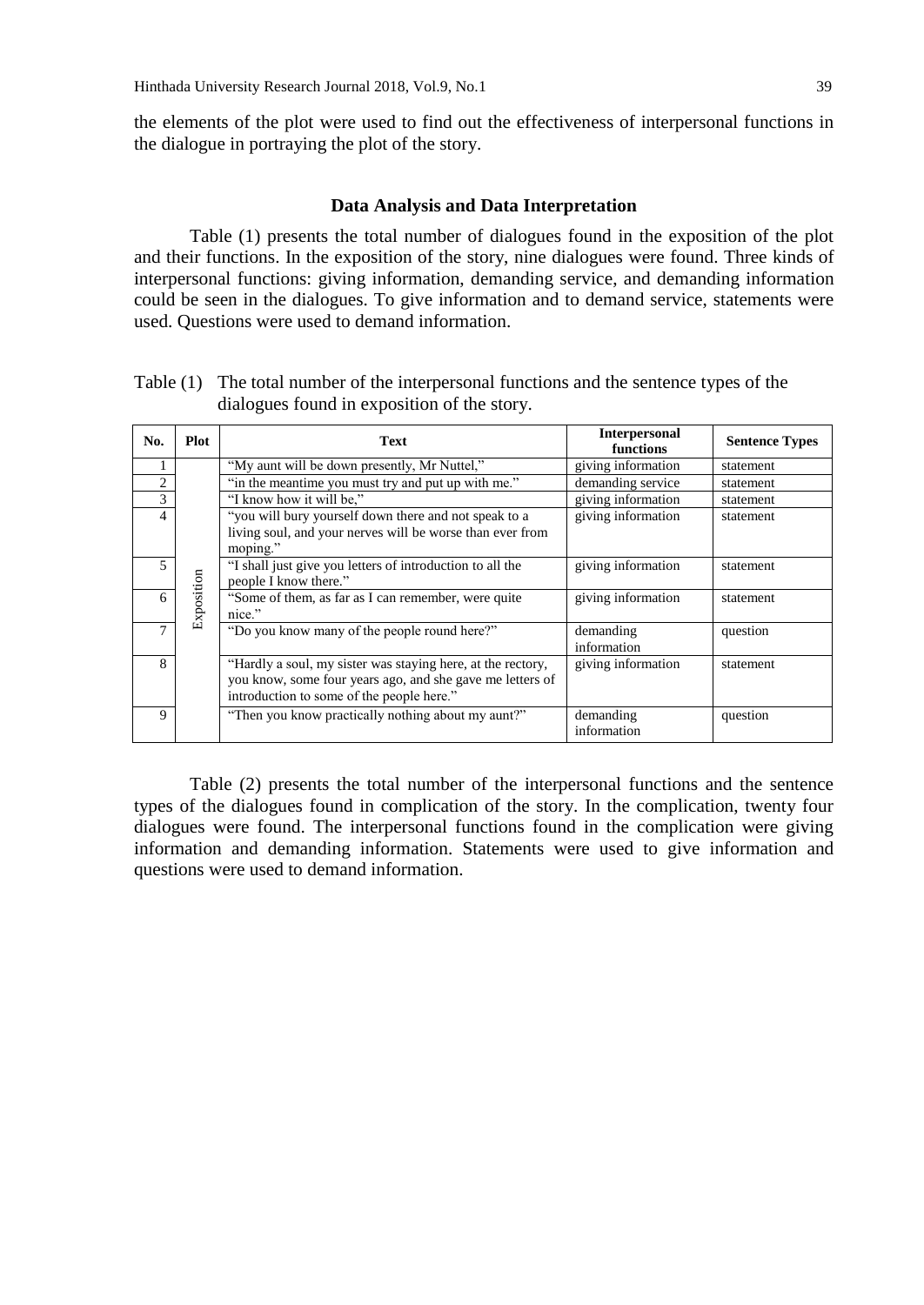| No.             | Plot         | <b>Text</b>                                                    | <b>Interpersonal functions</b> | <b>Sentence Types</b> |
|-----------------|--------------|----------------------------------------------------------------|--------------------------------|-----------------------|
| 10              |              | "Her great tragedy happened just three years ago,"             | giving information             | statement             |
| 11              |              | "that would be since your sister's time."                      | giving information             | statement             |
| 12              |              | "Her tragedy?"                                                 | demanding information          | question              |
| 13              |              | "You may wonder why we keep that window wide open on           | giving information             | statement             |
|                 |              | an October afternoon,"                                         |                                |                       |
| 14              |              | "It is quite warm for the time of the year,"                   | giving information             | statement             |
| 15              |              | "but has that window got anything to do with the tragedy?"     | demanding information          | question              |
| 16              |              | "Out through that window, three years ago to a day, her        | giving information             | statement             |
|                 |              | husband and her two young brothers went off for their day's    |                                |                       |
|                 |              | shooting."                                                     |                                |                       |
| 17              |              | "They never came back."                                        | giving information             | statement             |
| 18              |              | "In crossing the moor to their favourite snipe-shooting        | giving information             | statement             |
|                 |              | ground they were all three engulfed in a treacherous piece of  |                                |                       |
|                 |              | bog."                                                          |                                |                       |
| 19              |              | "It had been that dreadful wet summer, you know, and           | giving information             | statement             |
|                 |              | places that were safe in other years gave way suddenly         |                                |                       |
|                 |              | without warning."                                              |                                |                       |
| 20              |              | "Their bodies were never recovered. That was the dreadful      | giving information             | statement             |
|                 |              | part of it."                                                   |                                |                       |
| $\overline{21}$ |              | "Poor aunt always thinks that they will come back someday,     | giving information             | statement             |
|                 |              | they and the little brown spaniel that was lost with them, and |                                |                       |
|                 | Complication | walk in at that window just as they used to do."               |                                |                       |
| 22              |              | "That is why the window is kept open every evening till it is  | giving information             | statement             |
|                 |              | quite dusk."                                                   |                                |                       |
| 23              |              | "she has often told me how they went out, her husband          | giving information             | statement             |
|                 |              | with his white waterproof coat over his arm, "                 |                                |                       |
| 24              |              | "Do you know, sometimes on still, quiet evenings like this, I  | giving information             | statement             |
|                 |              | almost get a creepy feeling that they will all walk in through |                                |                       |
| 25              |              | that window"<br>"I hope Vera has been amusing you?"            | demanding information          | question              |
| 26              |              | "She has been very interesting,"                               | giving information             | statement             |
| 27              |              | "I hope you don't mind the open window,"                       | demanding information          |                       |
|                 |              |                                                                |                                | statement             |
| 28              |              | "my husband and brothers will be home directly from            | giving information             | statement             |
|                 |              | shooting, and they always come in this way."                   |                                |                       |
| 29              |              | "They've been out for snipe in the marshes today, so they'll   | giving information             | statement             |
|                 |              | make a fine mess over my poor carpets."                        |                                |                       |
| 30              |              | "So like you menfolk, isn't it?"                               | demanding information          | question              |
| 31              |              | "The doctors agree in ordering me complete rest, an absence    | giving information             | statement             |
|                 |              | of mental excitement, and avoidance of anything in the         |                                |                       |
|                 |              | nature of violent physical exercise,"                          |                                |                       |
| 32              |              | "On the matter of diet they are not so much in agreement,"     | giving information             | statement             |
| 33              |              | "No?"                                                          | demanding information          | question              |

Table (2) The total number of the interpersonal functions and the sentence types of the dialogues found in complication of the story.

Table (3) presents the total number of the interpersonal functions and the sentence types of the dialogues found in crisis of the story. In the crisis, three dialogues were found. The interpersonal functions found in the crisis is giving information and demanding information. Exclamations and statements were used to give information.

Table (3) The total number of the interpersonal functions and the sentence types of the dialogues found in crisis of the story.

| No.             | Plot | Text                                                        | <b>Interpersonal functions</b> | <b>Sentence Types</b> |
|-----------------|------|-------------------------------------------------------------|--------------------------------|-----------------------|
| $\frac{34}{35}$ |      | "Here they are at last!"                                    | giving information             | exclamation           |
|                 | sis  | "Just in time for tea, and don't they look as if they were  | demanding information          | question              |
|                 | ∵⊏   | muddy up to the eyes!"                                      |                                |                       |
| 36              |      | "Here we are, my dear, fairly muddy, but most of it's dry." | giving information             | statement             |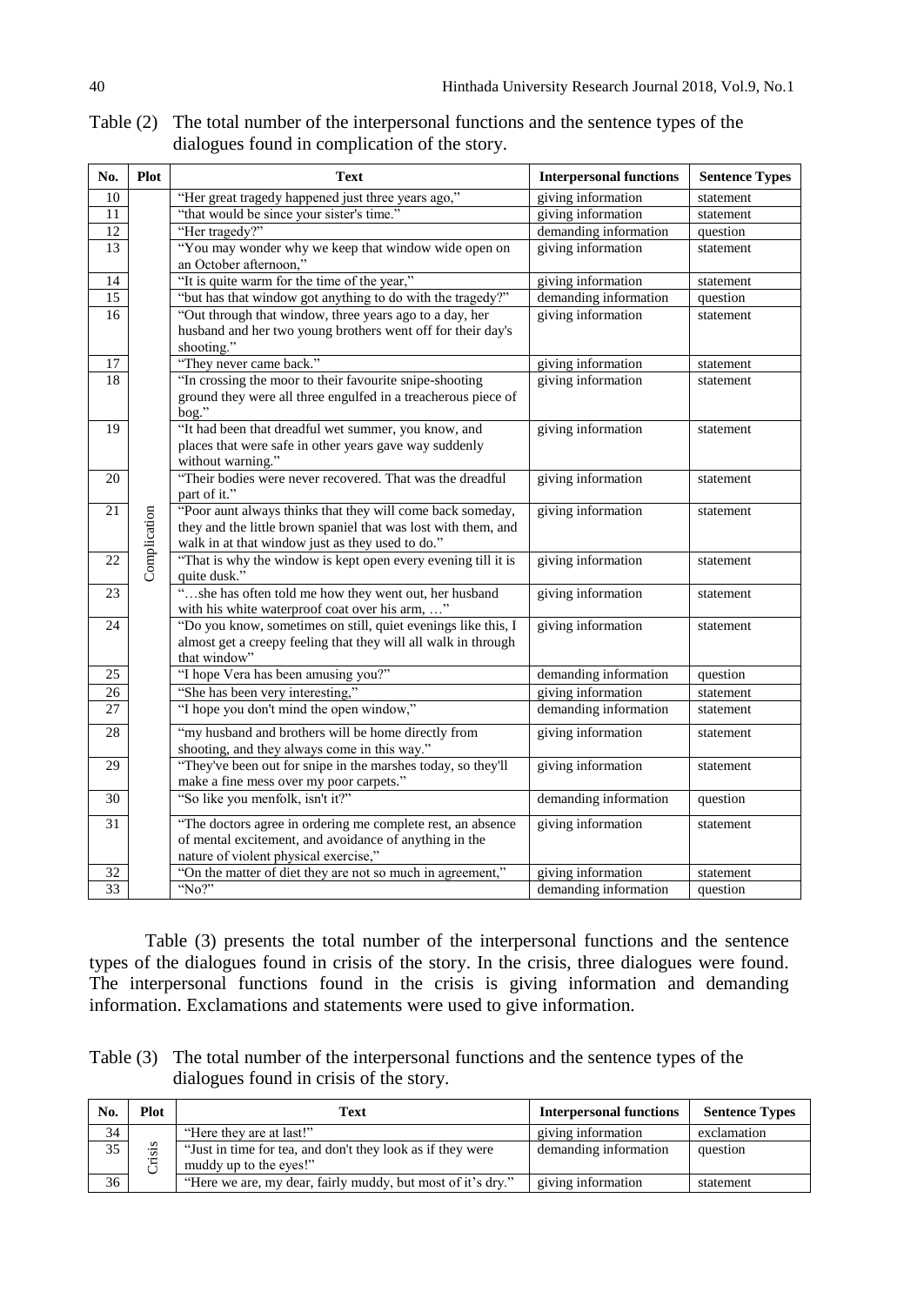Hinthada University Research Journal 2018, Vol.9, No.1 41

Table (4) presents the total number of the interpersonal functions and the sentence types of the dialogues found in falling action of the story. In the falling action, three dialogues were found. The interpersonal functions found in the falling action were giving information and demanding information. Statements were used to give information and a question was used to demand information. The tension of the plot subsided as Mrs Sappleton's husband asked who was the man and why he had run away. This gave the reader the information that Mrs Sappleton's husband and her two younger brothers were still alive and Vera's story was a made-up one.

| Table (4) The total number of the interpersonal functions and the sentence types of the |
|-----------------------------------------------------------------------------------------|
| dialogues found in falling action of the story.                                         |

| No. | Plot | Text                                                                                                                                                      | <b>Interpersonal functions</b> | <b>Sentence Types</b> |
|-----|------|-----------------------------------------------------------------------------------------------------------------------------------------------------------|--------------------------------|-----------------------|
| 37  |      | "Who was that who bolted out as we came up?"                                                                                                              | demanding information          | question              |
| 38  | ling | "A most extraordinary man, a Mr Nuttel, could only<br>talk about his illnesses, and dashed off without a<br>word of goodbye or apology when you arrived." | giving information             | statement             |
| 39  | ಸ    | "One would think he had seen a ghost."                                                                                                                    | giving information             | statement             |

Table (5) presents the total number of the interpersonal functions and the sentence types of the dialogues found in the resolution of the story. In the resolution, four dialogues were found. The interpersonal functions found in the falling action were giving information. Statements were used to give information. Vera made up another story about Mr Nuttel based on why he had run away when he saw the three men and a dog.

Table (5) The total number of the interpersonal functions and the sentence types of the dialogues found in resolution of the story.

| No. | Plot       | Text                                                                                                                                                                                                                              | <b>Interpersonal</b><br>functions | <b>Sentence Types</b> |
|-----|------------|-----------------------------------------------------------------------------------------------------------------------------------------------------------------------------------------------------------------------------------|-----------------------------------|-----------------------|
| 40  |            | "I expect it was the spaniel,"                                                                                                                                                                                                    | giving information                | statement             |
| 41  |            | "he told me he had a horror of dogs."                                                                                                                                                                                             | giving information                | statement             |
| 42  | Resolution | "He was once hunted into a cemetery somewhere on the<br>banks of the Ganges by a pack of pariah dogs, and had to<br>spend the night in a newly dug grave with the creatures<br>snarling and grinning and foaming just above him." | giving information                | statement             |
| 43  |            | "Enough to make anyone lose their nerve."                                                                                                                                                                                         | giving information                | statement             |

### **Findings and Discussion**

In the short story "The Open Window" by Saki, three kinds of interpersonal functions: demanding information, demanding service and giving information were found. In order to perform these interpersonal functions, three types of sentences: statement, question, and exclamation were used. Out of ten demanding information functions, there were one statement and nine questions. So, it was found out that to demand information, questions were mainly used. There was only one function of demanding service and a statement was used to demand service. The most prominent interpersonal function in the dialogues was giving information. Out of thirty three items of giving information, there were thirty one statements and two exclamations. The total number of interpersonal functions and the sentence types found in the short story are shown in table (6).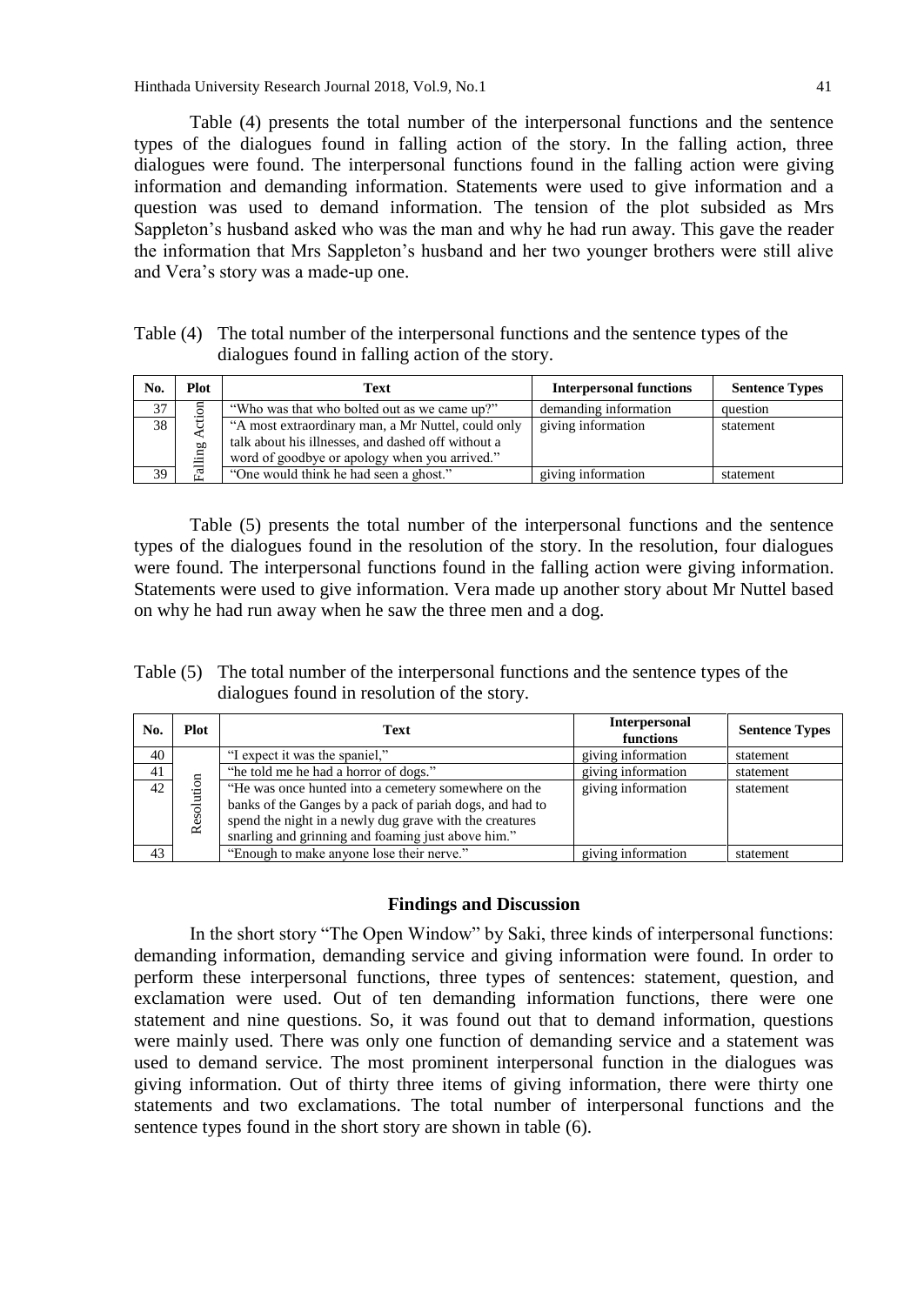|                       | <b>Interpersonal functions</b> |                          |                           |       |  |
|-----------------------|--------------------------------|--------------------------|---------------------------|-------|--|
| <b>Sentence types</b> | <b>Demanding information</b>   | <b>Demanding service</b> | <b>Giving information</b> | Total |  |
| Statement             |                                |                          |                           |       |  |
| Ouestion              |                                |                          |                           |       |  |
| Exclamation           |                                |                          |                           |       |  |
| Total                 |                                |                          |                           |       |  |

Table (6) The total number of the interpersonal functions and the sentence types .

Besides, these interpersonal functions in the dialogues were effective in the plot development of the short story. According to Freytag, there are five stages in the plot of the story: exposition, complication, crisis, falling action and resolution. To find out the effectiveness of the interpersonal functions in the dialogues, the dialogues were categorized into exposition, complication, crisis, falling action and resolution.

In the **exposition** of the story, nine dialogues were found. Three kinds of interpersonal functions: giving information, demanding service, and demanding information could be seen in the dialogues. To give information and to demand service, statements were used. Questions were used to demand information. Figure (1) shows the total number of the kinds of interpersonal functions and figure (2) shows the type of sentences found in the exposition of the story.



Figure (1) Interpersonal functions found in exposition.



Figure (2) Sentence types used to perform interpersonal functions.

In the exposition, we found that the author introduced the characters and setting of the short story through their dialogues. The story started with the scene of Mr Nuttel visiting Mrs Sappleton's house and being received by Mrs Sappleton's niece, Vera. It was found out that the most prominent type of interpersonal functions was giving information and statements were mainly used to give background information of the characters and the setting. The statement: "My aunt will be down presently, Mr Nuttel," gave readers the information that Mr. Nuttel was a visitor who visited Mrs Sappleton's house. The statement: "in the meantime you must try and put up with me." was used by Vera to demand service. The question "Then you know practically nothing about my aunt?" was used by Vera to demand information. Mr Nuttel's answer "Hardly a soul…of the people here" to Vera's question "Do you know many of the people round here?" led the plot to complication as Vera made up the story about her aunt concerning the open window.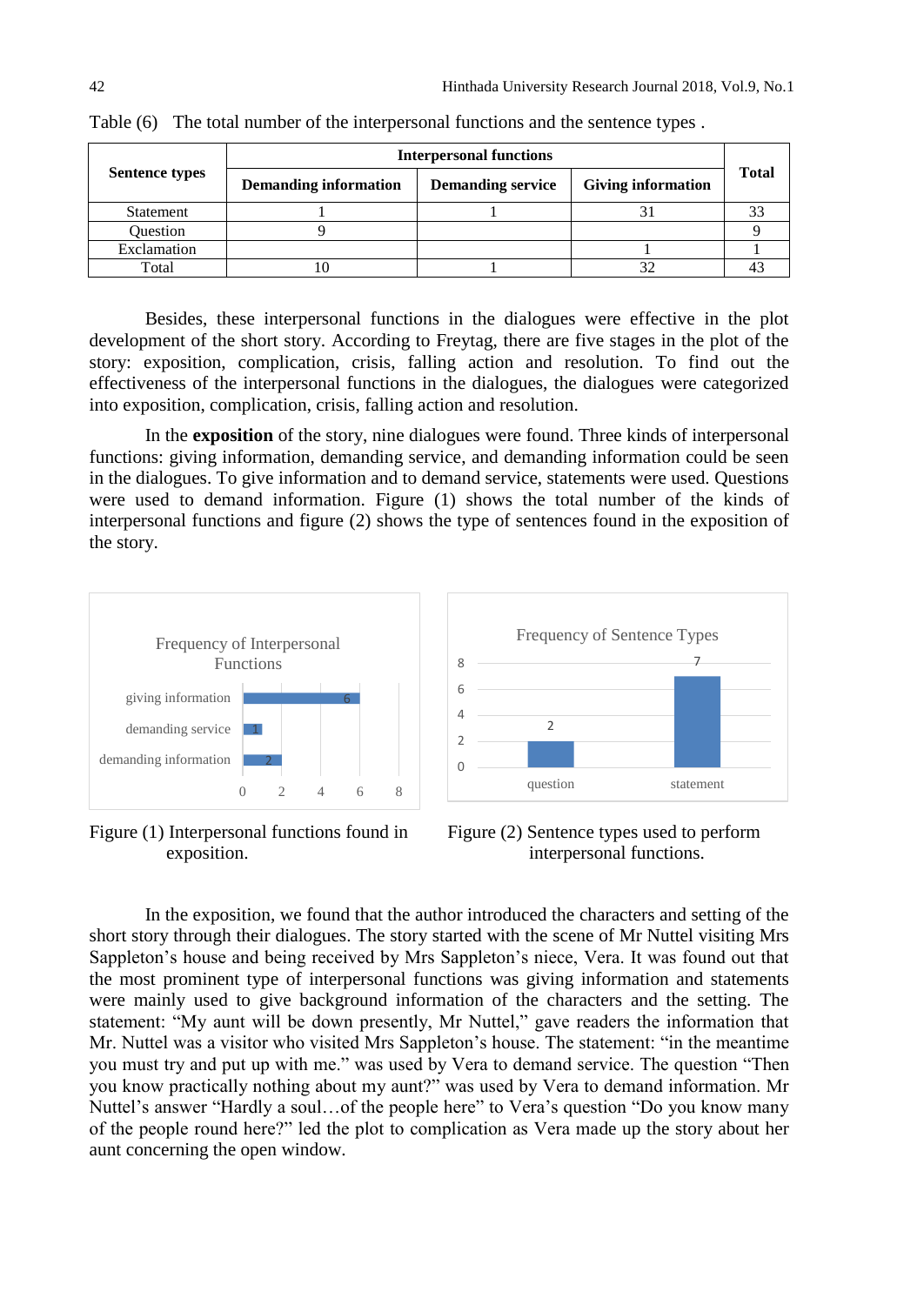In the **complication**, twenty four dialogues were found. The interpersonal functions found in the complication are giving information and demanding information. Statements were used to give information and questions were used to demand information. From these two interpersonal functions, the conflict of the story was developed and led to the turning point of the story. Figure (3) shows the total number of the kinds of interpersonal functions and figure (4) shows the types of sentences found in the complication of the story.





complication



In the complication, more characters were introduced through Vera's story. Vera made up a story based on the open window in the living room. According to Vera, Mrs Sappleton's husband and her two younger brothers were engulfed in a treacherous piece of bog three years ago. She narrated that they used to come back from their snipe-shooting through the open French window. Mrs Sappleton kept the window open in the hope of her husband and brothers' comeback. At that time, Mrs Sappleton arrived in the living room, kept looking at the open window and informed Mr Nuttel that her husband and brothers would be home from their shooting. We found that Mr Nuttel was told a made-up story by Vera. It seemed to be that Mr Nuttel was confused concerning the arrival of Mrs Sappleton's husband and her two younger brothers. This led to the climax of the story. Since Vera was telling the story to Mr Nuttel as well as to the reader, it was found out that statements were mainly used to give information.

In the **crisis**, three dialogues were found. The interpersonal functions found in the crisis were giving information and demanding information. A question, a statement and an exclamation were used to give information. By giving information of the arrival of Mrs Sappleton's husband and her two younger brothers, the reader might wonder whether they were the ghost or the human beings. Figure (5) shows the total number of the kinds of interpersonal functions and figure (6) shows the types of sentences found in the crisis of the story.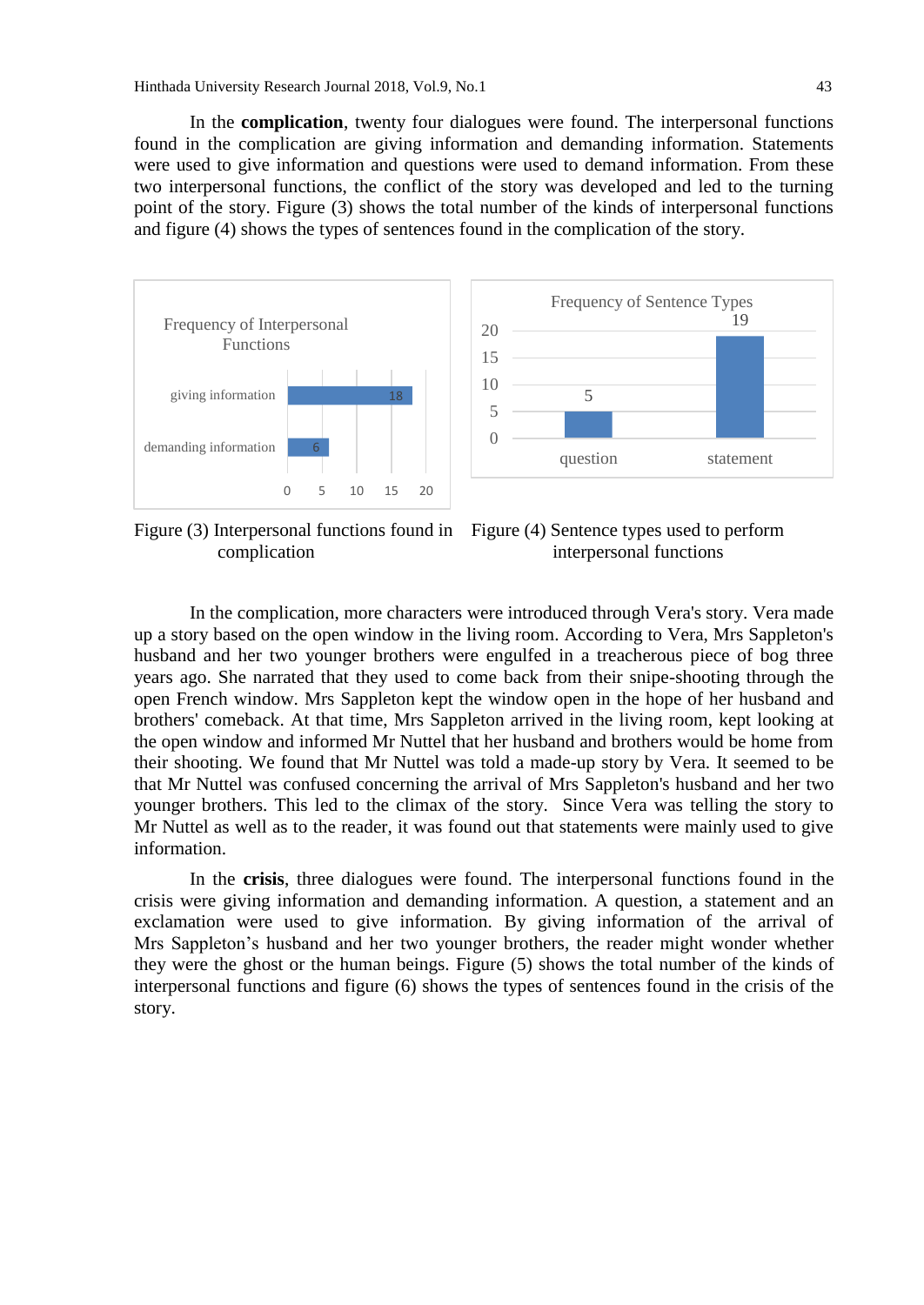44 Hinthada University Research Journal 2018, Vol.9, No.1







Figure (6) Sentence types used to perform interpersonal functions

The plot reached its point of greatest emotional intensity when Mrs Sappleton announced the arrival of her husband and her two younger brothers. This caused Mr Nuttel ran away as the people he knew to be dead came home through the open window.

In the **falling action**, three dialogues were found. The interpersonal functions found in the falling action were giving information and demanding information. Statements were used to give information and a question was used to demand information. The tension of the plot subsided as Mrs Sappleton's husband asked who was the man and why he had run away. This gave the reader the information that Mrs Sappleton's husband and her two younger brothers were still alive and Vera's story was a made-up one. Figure (7) shows the total number of the kinds of interpersonal functions and figure (8) shows the types of sentences found in the falling action of the story.



Figure (7) Interpersonal functions found in falling action



Figure (8) Sentence types used to convey interpersonal functions

The tension of the plot subsided after Mr Nuttel had run away. Mrs Sappleton, her husband and her younger brothers wondered why Mr Nuttel had run away.

In the **resolution**, four dialogues were found. The interpersonal functions found in the falling action was giving information. Statements were used to give information. Vera made up another story about Mr Nuttel based on why he had run away when he saw the three men and a dog. The story ended when Vera made up another story about Mr Nuttel describing him as a man who was afraid of dogs. Figure 9 shows the kind of interpersonal functions found in resolution.